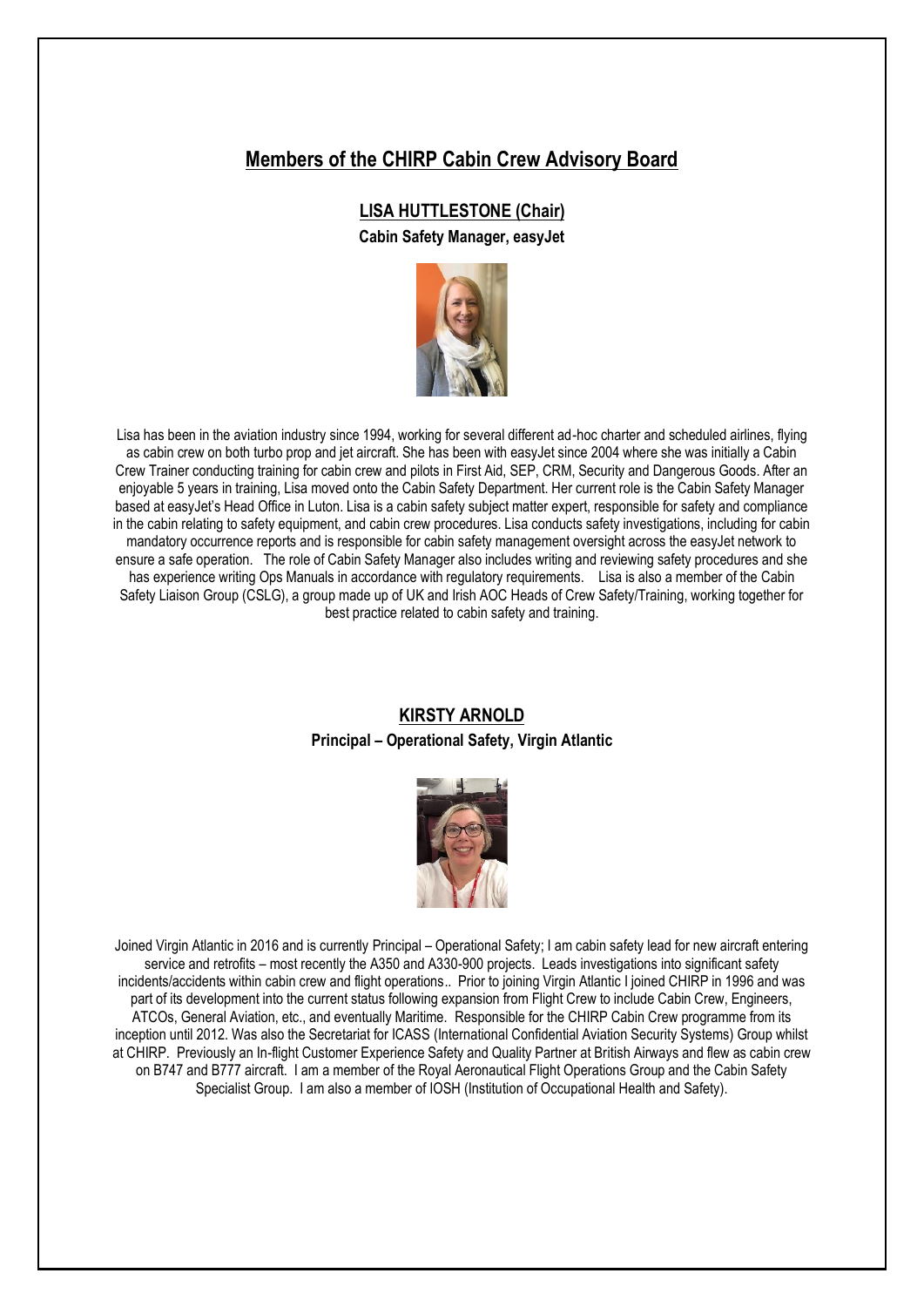## **AMANDA CLARK Cabin Safety Specialist, Eastern Airways**

# **CAPTAIN DAVID COX Head of Training, Titan Airways**



David is a current A320 Captain, Type Rating Examiner (TRE) and Head of Training at Titan Airways. He began his flying career in the Royal Air Force in 1983. David served for 16 years flying primarily the C130 Hercules, he also completed a tour as a Qualified Flying Instructor teaching at basic flying training for ab-initio RAF pilots. This led to some time as a RAF Central Flying School staff instructor where he taught qualified military pilots from around the world to become flying instructors. David's final tour was as an instructor pilot and examiner back on the C130 Hercules. He left the RAF in 1999 and joined Air2000 flying the A320. As well as flying the line, David joined the Training Department as a Technical Training Pilot, CRM Instructor and latterly a Type Rating Instructor. In 2009 he joined BACityflyer and flew the Embraer190 based at London City Airport moving into pilot management first as Pilot Manager and latterly as Head of Training. David moved to his present position at Titan Airways in 2017 and back to the A320.

David lives in Hampshire with his wife Karen (a teacher) and their two children. David's son is in his final year at university and his daughter is in her A level year at sixth form college. In his precious spare time, he enjoys sailing and his family obsession is skiing from which they are suffering a virus enforced two-year sabbatical!

# **MEGHAN DOYLE**

## **Inflight Safety, Security, Regulatory and Compliance Manager, Ryanair**



Meghan started her aviation career in 2009 with Ryanair. Starting as a junior cabin crew and working her way up to Senior Cabin Crew, Meghan successfully progressed to Safety and Emergency Procedures Instructor in 2014. She then moved into the Inflight Safety Office as a Safety Administrator in 2017 and is currently the Inflight Safety and Security Manager. As part of this role, Meghan is responsible for safety reporting for cabin crew, completing inflight safety investigations, trend analysis and participates in safety risk assessments. She also ensures that safety policies and just culture is promoted within the Inflight department. Meghan still holds an attestation and operates onboard regularly.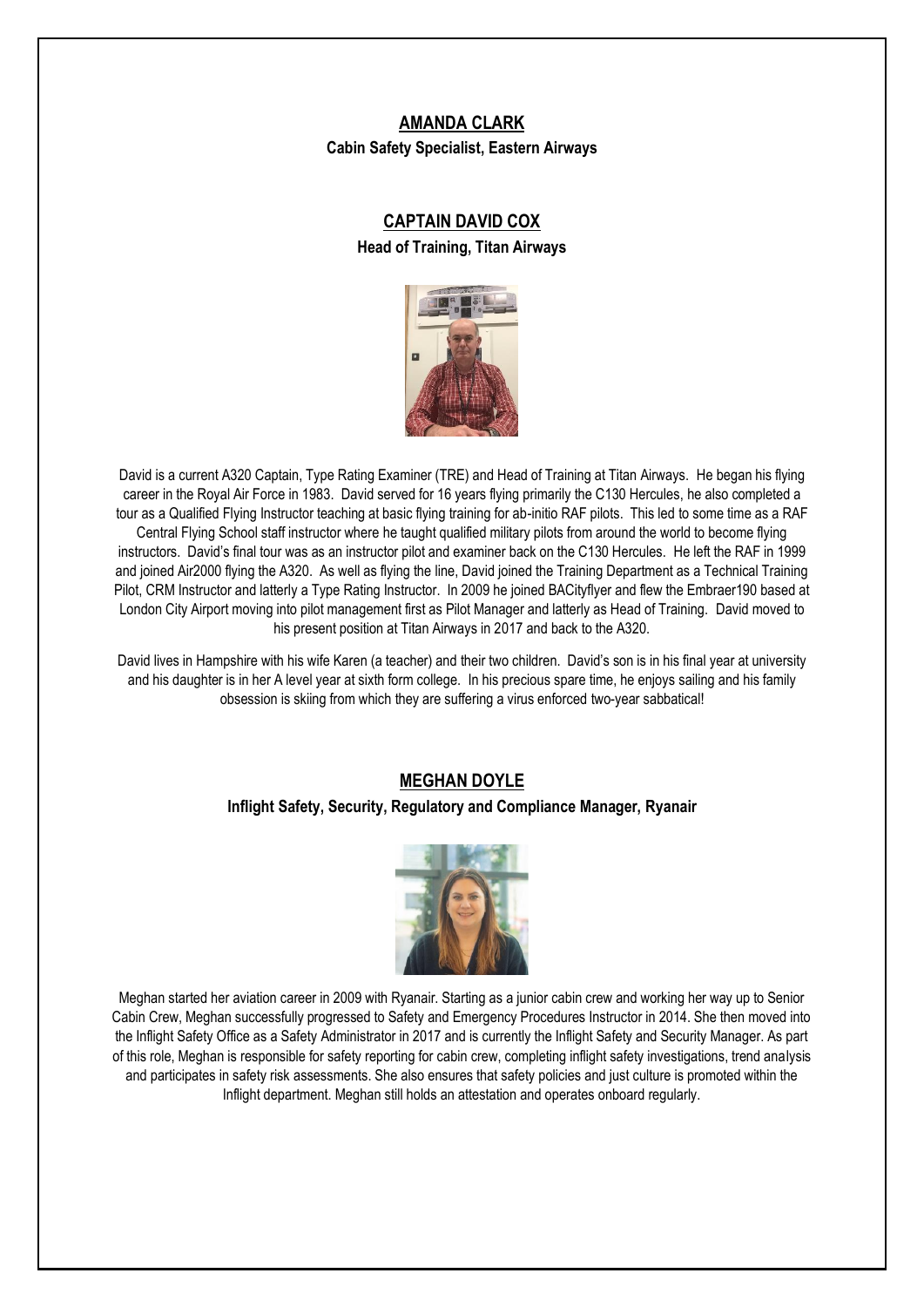## **RICHARD EYNON Cabin Safety Partner, British Airways**



After graduating with a BSc Biomedical Science degree from the University of Wales, Cardiff, Richard followed his ambition to become cabin crew and joined Emirates Airline in 2006. At Emirates, Richard was based in Dubai for nearly five years. The ambition was to fly for a maximum of three years, but the industry addiction led to Richard staying longer and joining British Airways. Some fifteen years later, doesn't time fly? Richard has experience of operating on the B777, B787, B747, A330, A340, A380 and A320 types. During his time at British Airways, Richard was an SCCM, cabin crew trainer, recruiter and completed two secondments with one leading to a permanent role in the Cabin Safety Team. Richard has been in the Cabin Safety team since 2016 and completed a NEBOSH General Certificate in Occupational Health and Safety and the CAA Cabin Inspector Theory course. In the British Airways Cabin Safety team, Richard still holds an attestation and is licensed on the B777, B787 and A320 types and works with a team of Operational Safety Evaluators looking after the compliance oversight of SCCM line evaluations and cabin SOPs. In addition to compliance oversight, Richard also has experience investigating (actual and potential) incidents, completes risk assessments and is a member of the Cabin Safety Liaison Group (CSLG) – a group of Cabin Safety professionals from all UK operators.

## **SHAUN FITZPATRICK**

**Cabin Crew Manager, Titan Airways**



Having worked as a specialist Tour Operator and retail travel consultant Shaun began his flying career in 1993, as a cabin crew member for Airtours International based at LGW, operating a mix of short and long-haul flying on various aircraft types such as the MD83, A320, B767 and B757.

Airtours provided Shaun with an excellent grounding prior to moving on to his current airline, Titan Airways, based at Stansted. Shaun joined Titan Airways in March 1997 as a direct entry SCCM. At this time the airline was small-scale and the fleet consisted of Shorts 360, ATR 42 and Bae 146. As you can imagine this was a huge change for Shaun, having worked on larger jet aircraft with multiple crew. However, Titan provided a diverse and varied type of flying often at short notice; this equipped me with many skills, my ability to think on my feet, show flexibility, demonstrate adaptability and to expect the unexpected!!!

During his time at Titan, Shaun has been fortunate to hold various positions such as Cabin Crew Trainer, Cabin Crew Safety Training Manager, Deputy Cabin Crew Manager and his current post holder position, Head of Cabin Crew.

Along with the changes in his various positions, came growth, not only in crew numbers, but with the diversity of the fleet. However, Titan remains very much a "family" airline where all employees are known and valued.

During Shaun's flying career he has weathered many "ups and downs"; 9/11, the financial crisis, the ash cloud and more recently the COVID pandemic, which has had a devastating effect on our industry. Despite these challenges Shaun is extremely grateful to remain part of this exciting and rewarding industry.

In addition to my role at Titan Airways, I have been a member of the Cabin Safety Liaison Group (CSLG) since January 1998.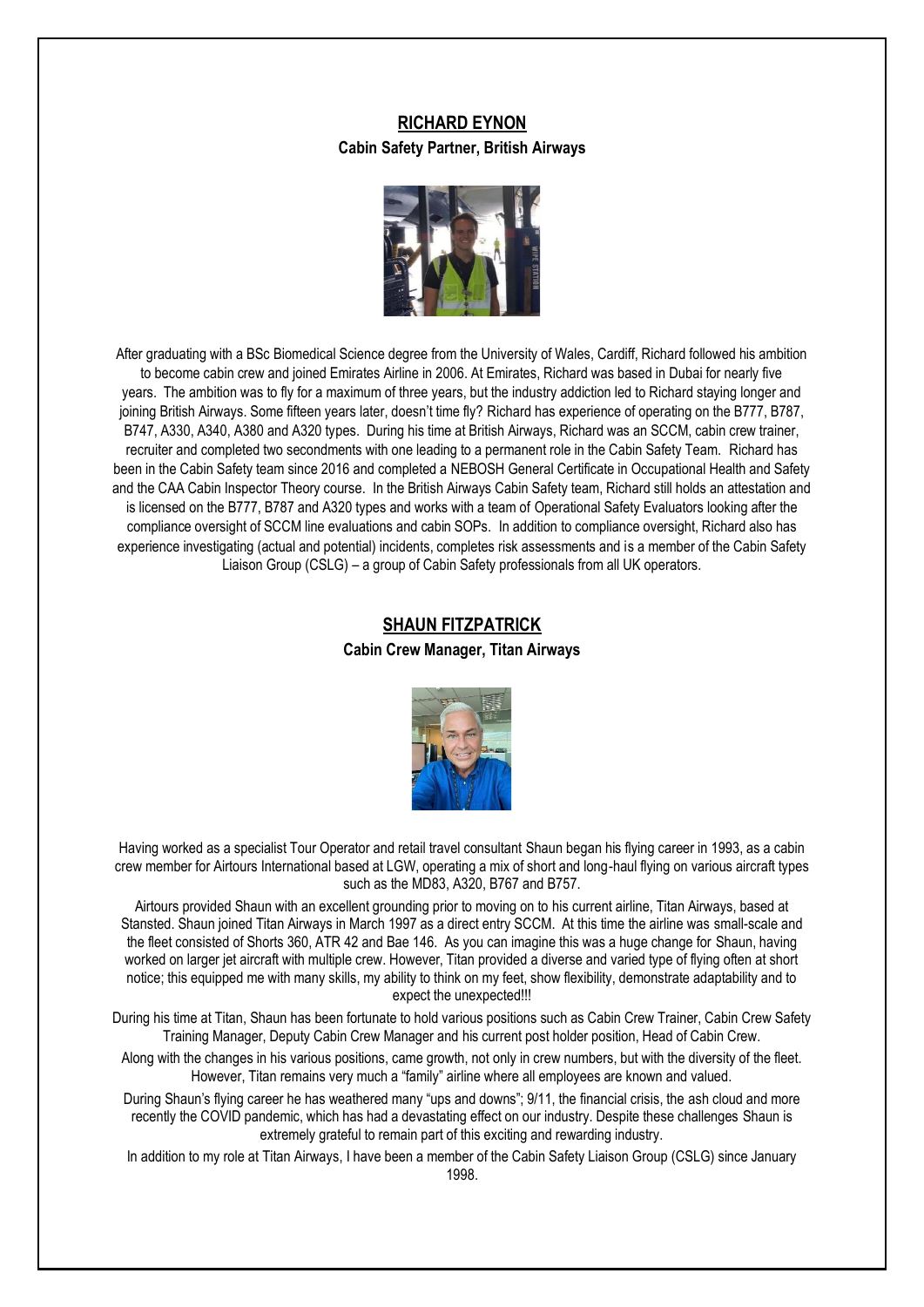### **CAPTAIN CHRIS HANSON**

**Independent**



Chris has been flying professionally since 1985 and has worked in a management role in British Airways since 2004. In the Royal Air Force, he flew, and trained pilots, on the Hawk and Tornado F3. In British Airways he has gained type ratings on the Boeing 737, 757, 767,777 and 787, he also has instructor ratings and examiner authorisation on the B737, 777 and 787.

Chris's main focus has always been the training of pilots; as a Flight Training Manager he was responsible for the management of training on the B777/787 and B737 fleets. His management experience covered the fields of Quality, Technical and Training at both Heathrow and Gatwick and he has worked inter-departmentally within British Airways, across the airline industry as a whole, and with national and international regulatory bodies, including speaking at international training conferences.

Chris now works as a Training Standards Captain on the B777/787 fleet in British Airways, which he enjoys immensely.

# **DALE HYDE-DOUGLAS**

**Cabin Safety Manager**



Dale has been working in the aviation industry since 2003, most of which has been spent at Jet2. Dale has worked as Cabin Crew, progressing through to being Senior Cabin Crew and Cabin Safety Trainer, he also spent time at British Airways as Customer Service Manager and has operated on a variety of long and short haul Boeing and Airbus Aircraft.

Dale is currently the Cabin Safety Manager at Jet2, working within the Safety & Compliance team at head office in Leeds. In this current role, Dale manages safety reporting to monitor trends to be able to create a risk picture for the business, which ultimately helps ensure a safer operation and environment for the crew and passengers. Dale ensures safety investigations are also conducted in accordance with the companies "Just Culture" and advises the business as subject matter expert where required.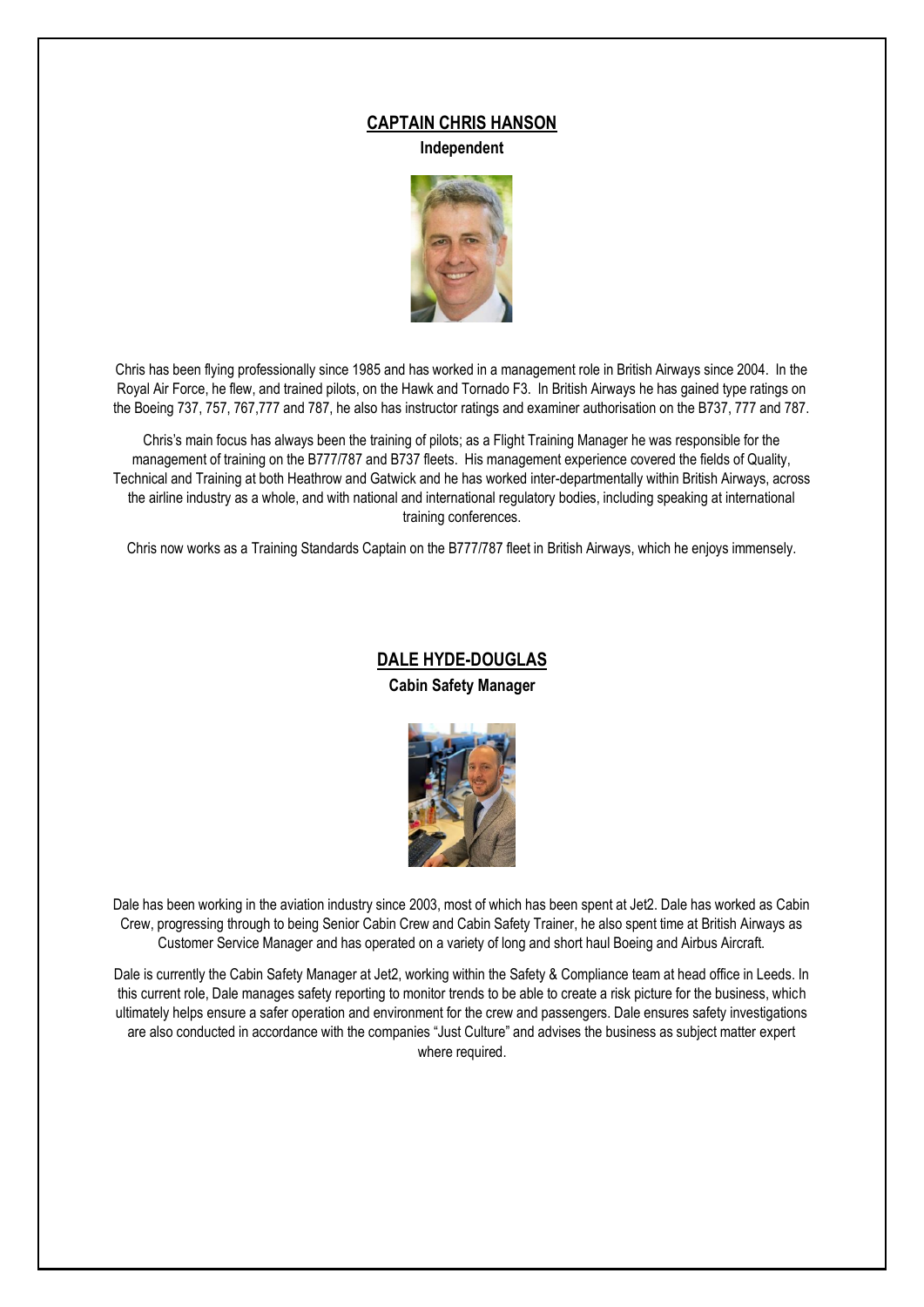### **KRIS MAJOR**

#### **Unite (Cabin Crew – British Airways)**

Kris has been flying as cabin crew for nearly 20 years and a workplace rep for almost 16 years. He started at bmi and progressed to Cabin Service Manager and was also a Cabin Safety Trainer.

Kris is currently a Cabin Service Director at British Airways. He has a seat on the Cabin Crew Advisory Group and European Transport Federation, where his main function is to consider and offer opinion on issues affecting European commercial aviation. Recently, he has trained over 500 delegates on EASA Flight Time Limitations scheme and compiled 3 technical books and several courses, both National and International.

He values CHIRP as a vital tool in maintaining safe flying operations and considers his place on the Cabin Crew Advisory Board as one of the highlights of his career.

> **WENDY NAIR Cabin Safety Trainer, AirTanker**

# **RICHARD OXBROUGH Head of Cabin Services and Training, Eastern Airways**



Worked within the aviation industry since 2002, working for Ryanair, Excel Airways, Aer Lingus, Strategic Airlines and now Eastern Airways since 2012. During my career held the roles of Cabin Crew, Purser, Line Trainer, Classroom Trainer and now find myself in the position of Head of Cabin Services & Training. I still maintain my recency on 3 aircraft types ERJ/ATR/EJET and fly the line when I'm able to.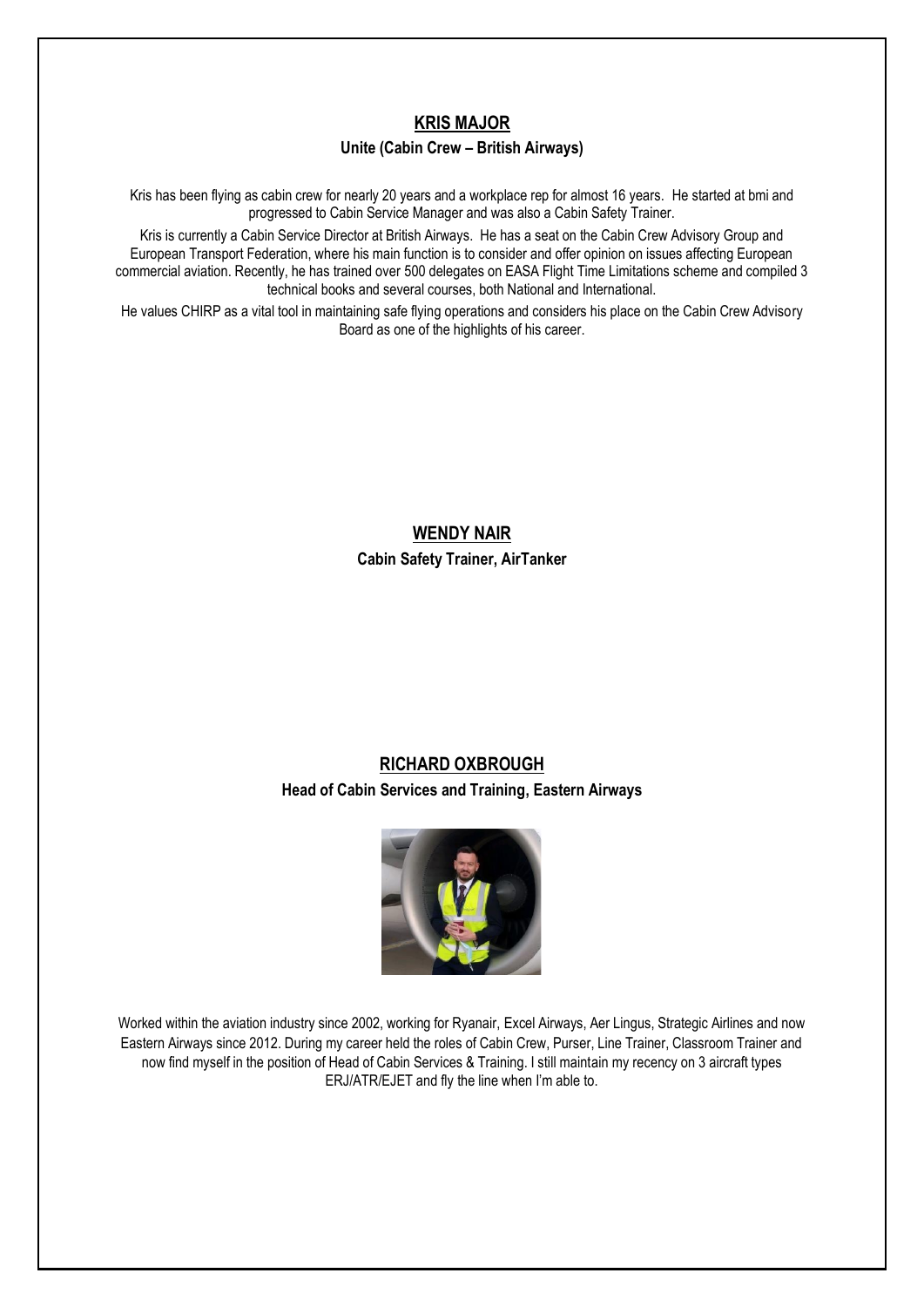## **HELENA ROMAN ECHEVARRIA Manager of Inflight Safety & Safety Training, Lauda Europe**



Helena started as Cabin Crew Member in Ryanair DAC in 2009 and became Senior Cabin Crew Member in 2014. In 2016 she became a Safety and Emergency Procedures Instructor, becoming a Safety and Emergency Procedures Examiner within the Company in 2018. At the end of 2019 Helena joined Laudamotion GmbH as Inflight Safety Officer and transferred to Vienna. In November 2020 she became Manager of Inflight Safety & Safety Training in Lauda Europe Ltd.

As Manager of Inflight Safety & Safety Training Helena participated on the set up of the Inflight Safety Office and the Inflight Training Department in Lauda Europe. Helena is responsible of the Safety Cabin Crew Reporting System, completing inflight safety investigations, trend analysis and participates in safety risk assessments. Helena ensures that safety policies and just culture is promoted within the Inflight Department. She's also responsible for Cabin Crew Safety and Emergency Procedures Training and the Safety and Emergency Procedures Manual

### **ADAM ROWLAND**

### **Training Manager – Safety**



Adam started his aviation career in 1995 as 'summer only' cabin crew with Airtours International on its 757s flying out of Glasgow. Along with his experience as cabin crew on larger jets he also operated as single crew on turboprops with British Airways franchise CityFlyer Express at Gatwick on the ATR42 and 72, progressing to Line Trainer there. Became Safety Training Manager at Astraeus during its start-up and growth from 2001 to 2006, flying regularly alongside his management responsibilities. Joined Zoom Airlines in the same management role through its start-up and regulatory approvals to fly 767 aircraft, and operated as Cabin Manager.

Adam then joined the UK CAA as a Cabin Safety Inspector in 2009. After intensive training and rigorous CAA sign-off processes became a cabin safety inspector, undertaking inspections and audits on a wide range of UK operators, including the introduction of the 787 and A380 to UK AOC holders. Represented the CAA on the cabin crew CHIRP programme, attended EASA rulemaking task groups and provided regulatory oversight of cabin operations of UK airlines flying Hajj contracts. In 2015, joined easyJet as Training Manager – Safety, Security & First Aid, and has been responsible for developments in the airline's training methodology and delivery. Adam has extensive knowledge of EASA CS25 and an understanding of Part M and Part 145 through aircraft delivery and into service checks, gained from both an operator's and a regulator's perspective.

# **CLAIRE SIMPSON UNITE Regional Manager**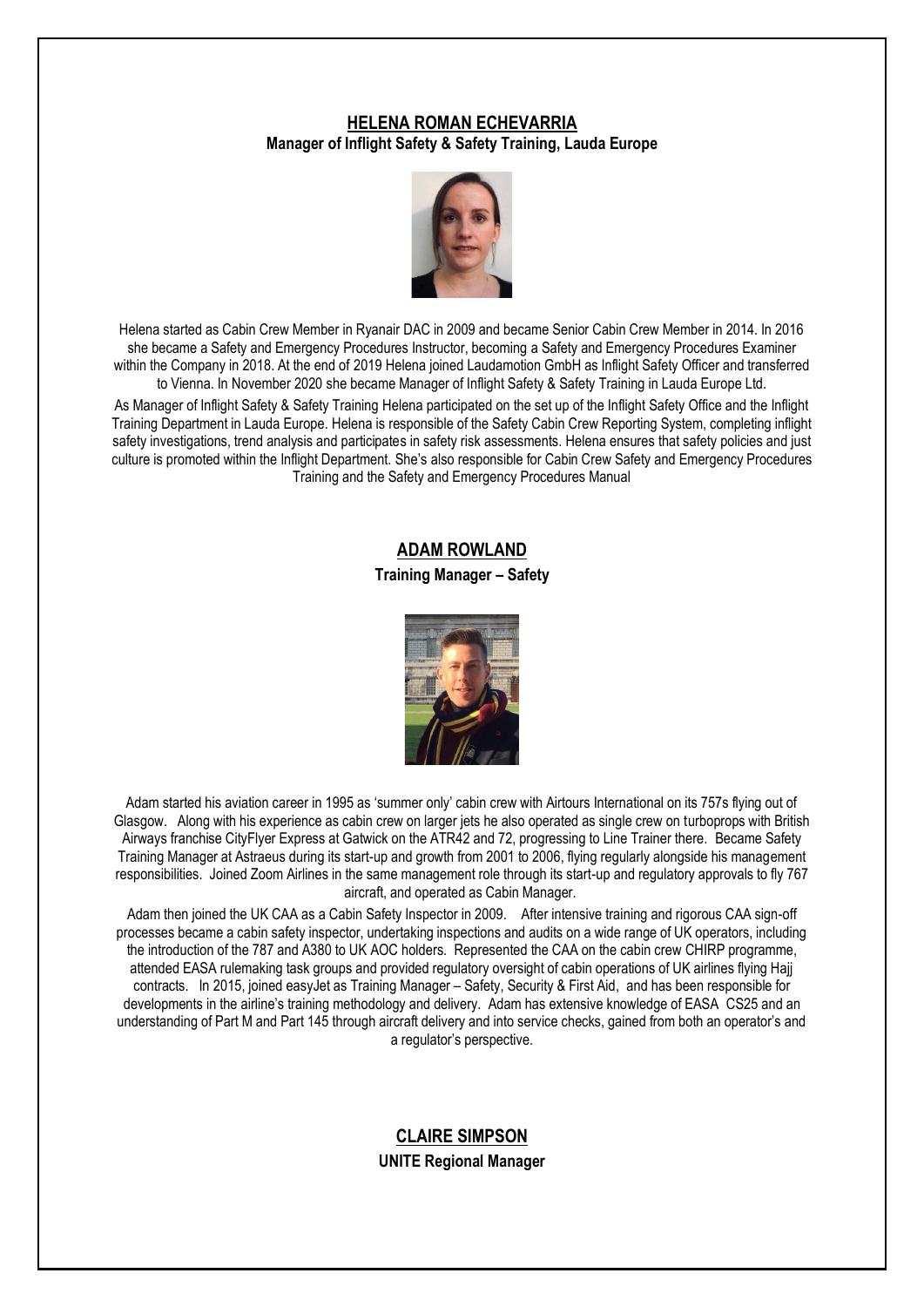### **NICOLA WALKER**

#### **Cabin Standards Manager, Jet2.com**



Started flying career in MAN for AIrtours International in 1996-2003, qualified on various aircraft types including A320/321 7A330, B757/B767 and worked on the Air New Zealand damp less aircraft B747-200 for a year. Wanted to be based near to my home town of Leeds , joined Jet2 on the first Cabin Crew course and have been there ever since.

I was promoted to Performance Trainer specializing in SEP/ Security& Dangerous Goods / Disruptive Passenger Training/ First Aid / Manual Handling, a role I loved and enjoyed for over ten year.

In 2016 I needed a challenge and was promoted to Cabin Standards Manager, which was a new role for the Cabin Services Department. During my time to date , I have developed key relationships with many departments including engineering, IFR and Cabin Safety. I play an integral part in implanting changes to our procedures and processes, which is driven from Audit data and Safety reports.

I Mange a Team of Auditors, that takes a look at Cabin Services Operating Procedures, Training Facilities and Ground School Training, ensuring as a department, we are fully complaint with all our processes and procedures, aware of risk factors and maintain a safe working environment on board our aircraft.

## **AIR COMMODORE DAI WHITTINGHAM FRAES**

### **Chief Executive, UK Flight Safety Committee**



Dai Whittingham joined the RAF as a pilot in 1974. He flew Phantoms in the Air Defence fighter role and served as a flying instructor on the Jet Provost. He has commanded an E-3D AWACS squadron and the main operating base of RAF Waddington.

A graduate of the Royal College of Defence Studies, he deployed in 2004 as the Air Component Commander for all UK flying operations in Iraq and Afghanistan, prior to taking up a MOD operational management appointment. MOD duties included policy for air safety, UK and European airspace, ATM aircraft equipment and UAVs; he also chaired the Military Aviation Regulatory Group. He has held responsibility for operational management and oversight of all RAF airborne surveillance platforms and the RAF Search and Rescue Force. His last formal military appointment was as Deputy Commander, NATO Airborne Early Warning and Control Force.

Dai joined the UKFSC as Chief Executive in February 2012, where he works with a wide range of industry partners to improve commercial aviation safety.

Currently Chairman of the national Laser Working Group and the Honourable Company of Air Pilots Technical Committee, he is also a member of the RaeS Flight Operations Group and several industry forums in the UK and Europe.